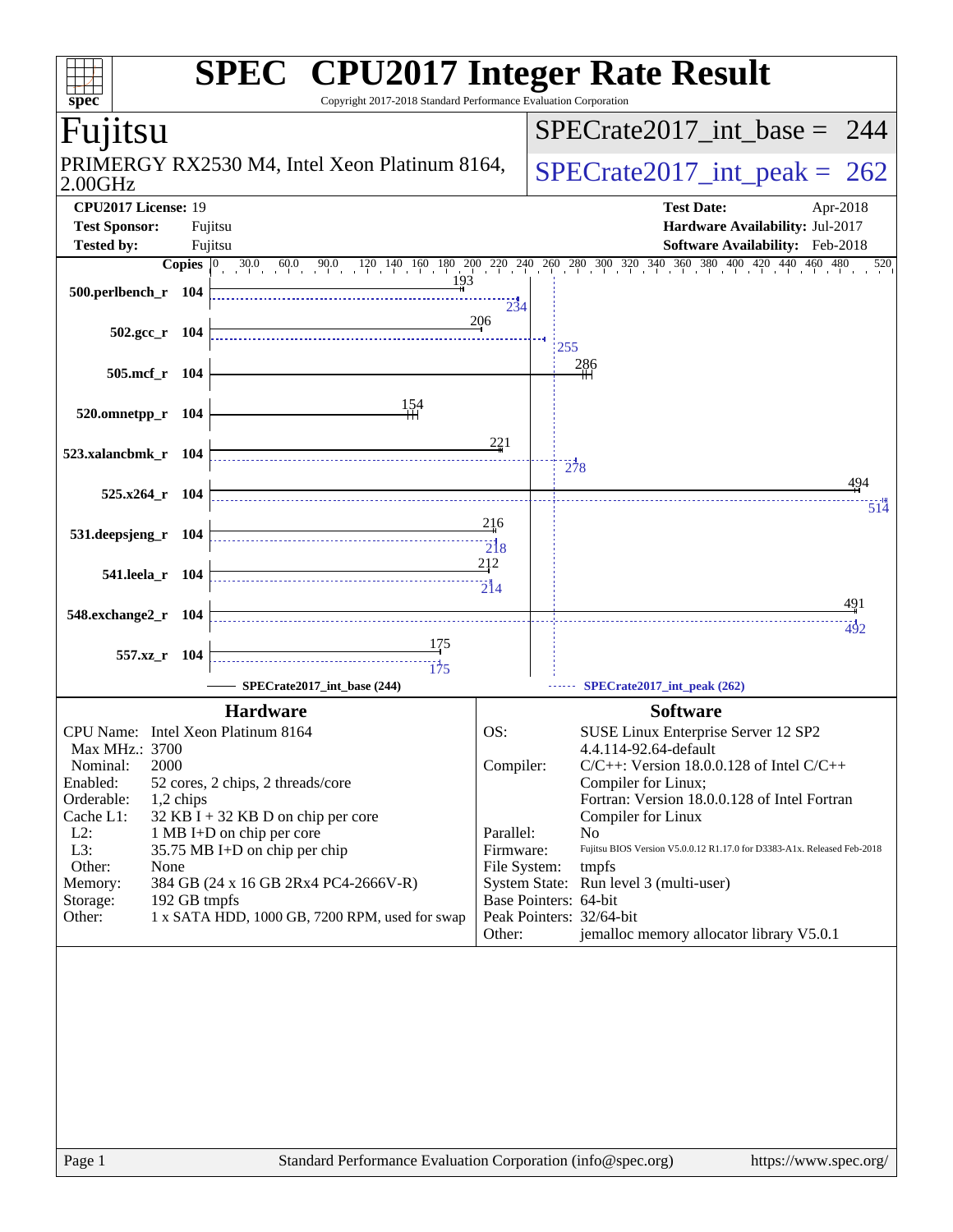Copyright 2017-2018 Standard Performance Evaluation Corporation

### Fujitsu

2.00GHz PRIMERGY RX2530 M4, Intel Xeon Platinum 8164,  $\big|$  SPECrate 2017 int peak = 262

[SPECrate2017\\_int\\_base =](http://www.spec.org/auto/cpu2017/Docs/result-fields.html#SPECrate2017intbase) 244

**[CPU2017 License:](http://www.spec.org/auto/cpu2017/Docs/result-fields.html#CPU2017License)** 19 **[Test Date:](http://www.spec.org/auto/cpu2017/Docs/result-fields.html#TestDate)** Apr-2018 **[Test Sponsor:](http://www.spec.org/auto/cpu2017/Docs/result-fields.html#TestSponsor)** Fujitsu **[Hardware Availability:](http://www.spec.org/auto/cpu2017/Docs/result-fields.html#HardwareAvailability)** Jul-2017 **[Tested by:](http://www.spec.org/auto/cpu2017/Docs/result-fields.html#Testedby)** Fujitsu **[Software Availability:](http://www.spec.org/auto/cpu2017/Docs/result-fields.html#SoftwareAvailability)** Feb-2018

#### **[Results Table](http://www.spec.org/auto/cpu2017/Docs/result-fields.html#ResultsTable)**

|                             | <b>Base</b>   |                |       |                | <b>Peak</b> |                |       |               |                |              |                |              |                |              |
|-----------------------------|---------------|----------------|-------|----------------|-------------|----------------|-------|---------------|----------------|--------------|----------------|--------------|----------------|--------------|
| <b>Benchmark</b>            | <b>Copies</b> | <b>Seconds</b> | Ratio | <b>Seconds</b> | Ratio       | <b>Seconds</b> | Ratio | <b>Copies</b> | <b>Seconds</b> | <b>Ratio</b> | <b>Seconds</b> | <b>Ratio</b> | <b>Seconds</b> | <b>Ratio</b> |
| 500.perlbench_r             | 104           | 858            | 193   | 859            | <u>193</u>  | 869            | 191   | 104           | 704            | 235          | 708            | 234          | 707            | 234          |
| $502.\text{gcc}$ _r         | 104           | 715            | 206   | 713            | 207         | 715            | 206   | 104           | 577            | 255          | 578            | 255          | 578            | 255          |
| $505$ .mcf r                | 104           | 578            | 291   | 587            | 286         | 592            | 284   | 104           | 578            | 291          | 587            | 286          | 592            | 284          |
| 520.omnetpp_r               | 104           | 863            | 158   | 885            | 154         | 908            | 150   | 104           | 863            | 158          | 885            | 154          | 908            | 150          |
| 523.xalancbmk r             | 104           | 494            | 222   | 497            | 221         | 499            | 220   | 104           | 395            | 278          | 394            | 279          | 394            | 278          |
| 525.x264 r                  | 104           | 368            | 495   | 369            | 494         | 371            | 491   | 104           | 356            | 512          | 353            | 515          | 354            | 514          |
| 531.deepsjeng_r             | 104           | 548            | 218   | 553            | 216         | 553            | 215   | 104           | 548            | 218          | 547            | 218          | 546            | 218          |
| 541.leela r                 | 104           | 812            | 212   | 812            | 212         | 812            | 212   | 104           | 803            | 214          | 809            | 213          | 803            | 215          |
| 548.exchange2_r             | 104           | 554            | 492   | 555            | 491         | 555            | 491   | 104           | 554            | 492          | 553            | 492          | 554            | 492          |
| 557.xz r                    | 104           | 639            | 176   | 642            | 175         | 641            | 175   | 104           | 642            | 175          | 641            | 175          | 643            | 175          |
| $SPECrate2017$ int base =   |               |                | 244   |                |             |                |       |               |                |              |                |              |                |              |
| $SPECrate2017\_int\_peak =$ |               |                | 262   |                |             |                |       |               |                |              |                |              |                |              |

Results appear in the [order in which they were run](http://www.spec.org/auto/cpu2017/Docs/result-fields.html#RunOrder). Bold underlined text [indicates a median measurement](http://www.spec.org/auto/cpu2017/Docs/result-fields.html#Median).

#### **[Submit Notes](http://www.spec.org/auto/cpu2017/Docs/result-fields.html#SubmitNotes)**

 The numactl mechanism was used to bind copies to processors. The config file option 'submit' was used to generate numactl commands to bind each copy to a specific processor. For details, please see the config file.

#### **[Operating System Notes](http://www.spec.org/auto/cpu2017/Docs/result-fields.html#OperatingSystemNotes)**

 Stack size set to unlimited using "ulimit -s unlimited" Set Kernel Boot Parameter: nohz\_full=1-103 Set CPU frequency governor to maximum performance with: cpupower -c all frequency-set -g performance Set tmpfs filesystem with: mkdir /home/memory mount -t tmpfs -o size=192g,rw tmpfs /home/memory Process tuning settings: echo 0 > /proc/sys/kernel/numa\_balancing cpu idle state set with: cpupower idle-set -d 1

#### **[General Notes](http://www.spec.org/auto/cpu2017/Docs/result-fields.html#GeneralNotes)**

Environment variables set by runcpu before the start of the run: LD\_LIBRARY\_PATH = "/home/memory/speccpu/lib/ia32:/home/memory/speccpu/lib/intel64" LD\_LIBRARY\_PATH = "\$LD\_LIBRARY\_PATH:/home/memory/speccpu/je5.0.1-32:/home/memory/speccpu/je5.0.1-64"

 Binaries compiled on a system with 1x Intel Core i7-4790 CPU + 32GB RAM memory using Redhat Enterprise Linux 7.4

**(Continued on next page)**

| Page 2 | Standard Performance Evaluation Corporation (info@spec.org) | https://www.spec.org/ |
|--------|-------------------------------------------------------------|-----------------------|
|        |                                                             |                       |

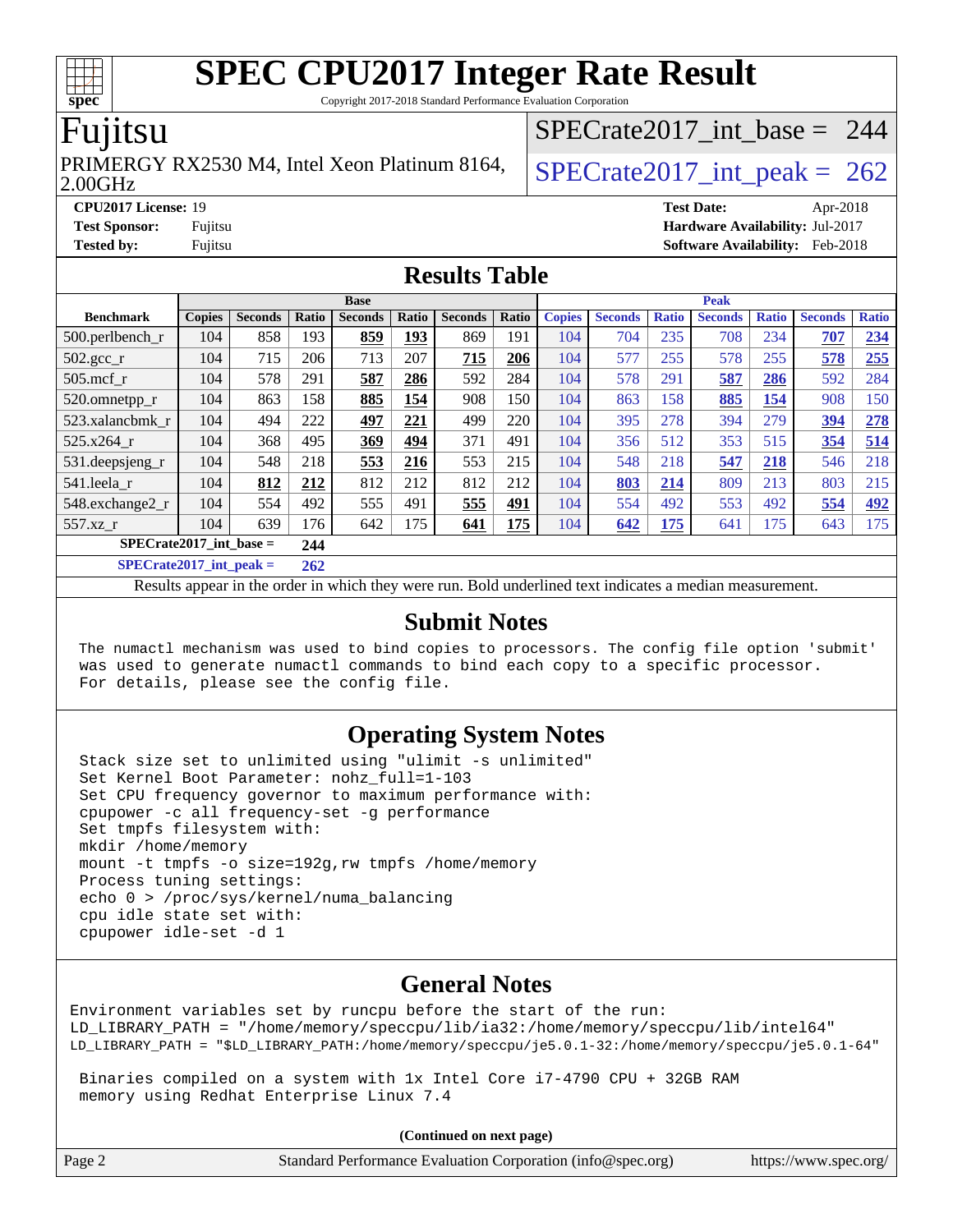Copyright 2017-2018 Standard Performance Evaluation Corporation

#### Fujitsu

**[spec](http://www.spec.org/)**

2.00GHz PRIMERGY RX2530 M4, Intel Xeon Platinum 8164,  $\big|$  SPECrate 2017 int peak = 262

[SPECrate2017\\_int\\_base =](http://www.spec.org/auto/cpu2017/Docs/result-fields.html#SPECrate2017intbase) 244

**[CPU2017 License:](http://www.spec.org/auto/cpu2017/Docs/result-fields.html#CPU2017License)** 19 **[Test Date:](http://www.spec.org/auto/cpu2017/Docs/result-fields.html#TestDate)** Apr-2018 **[Test Sponsor:](http://www.spec.org/auto/cpu2017/Docs/result-fields.html#TestSponsor)** Fujitsu **[Hardware Availability:](http://www.spec.org/auto/cpu2017/Docs/result-fields.html#HardwareAvailability)** Jul-2017 **[Tested by:](http://www.spec.org/auto/cpu2017/Docs/result-fields.html#Testedby)** Fujitsu **[Software Availability:](http://www.spec.org/auto/cpu2017/Docs/result-fields.html#SoftwareAvailability)** Feb-2018

#### **[General Notes \(Continued\)](http://www.spec.org/auto/cpu2017/Docs/result-fields.html#GeneralNotes)**

 Transparent Huge Pages enabled by default Prior to runcpu invocation Filesystem page cache synced and cleared with: sync; echo 3 > /proc/sys/vm/drop\_caches runcpu command invoked through numactl i.e.: numactl --interleave=all runcpu <etc>

 jemalloc: configured and built at default for 32bit (i686) and 64bit (x86\_64) targets; jemalloc: built with the RedHat Enterprise 7.4, and the system compiler gcc 4.8.5; jemalloc: sources available via jemalloc.net

Yes: The test sponsor attests, as of date of publication, that CVE-2017-5754 (Meltdown) is mitigated in the system as tested and documented. Yes: The test sponsor attests, as of date of publication, that CVE-2017-5753 (Spectre variant 1) is mitigated in the system as tested and documented. Yes: The test sponsor attests, as of date of publication, that CVE-2017-5715 (Spectre variant 2) is mitigated in the system as tested and documented.

#### **[Platform Notes](http://www.spec.org/auto/cpu2017/Docs/result-fields.html#PlatformNotes)**

 BIOS configuration: DCU Streamer Prefetcher = Disabled Override OS Energy Performance = Enabled Energy Performance = Performance Package C State limit = C0 LLC Dead Line Alloc = Disabled Stale AtoS = Enabled Sub NUMA Clustering = Enabled IMC Interleaving = 1-way Fan Control = Full Sysinfo program /home/memory/speccpu/bin/sysinfo Rev: r5797 of 2017-06-14 96c45e4568ad54c135fd618bcc091c0f running on RX2530M4 Sat Apr 7 00:45:01 2018 SUT (System Under Test) info as seen by some common utilities. For more information on this section, see <https://www.spec.org/cpu2017/Docs/config.html#sysinfo> From /proc/cpuinfo model name : Intel(R) Xeon(R) Platinum 8164 CPU @ 2.00GHz 2 "physical id"s (chips) 104 "processors" cores, siblings (Caution: counting these is hw and system dependent. The following excerpts from /proc/cpuinfo might not be reliable. Use with caution.) cpu cores : 26 siblings : 52 **(Continued on next page)**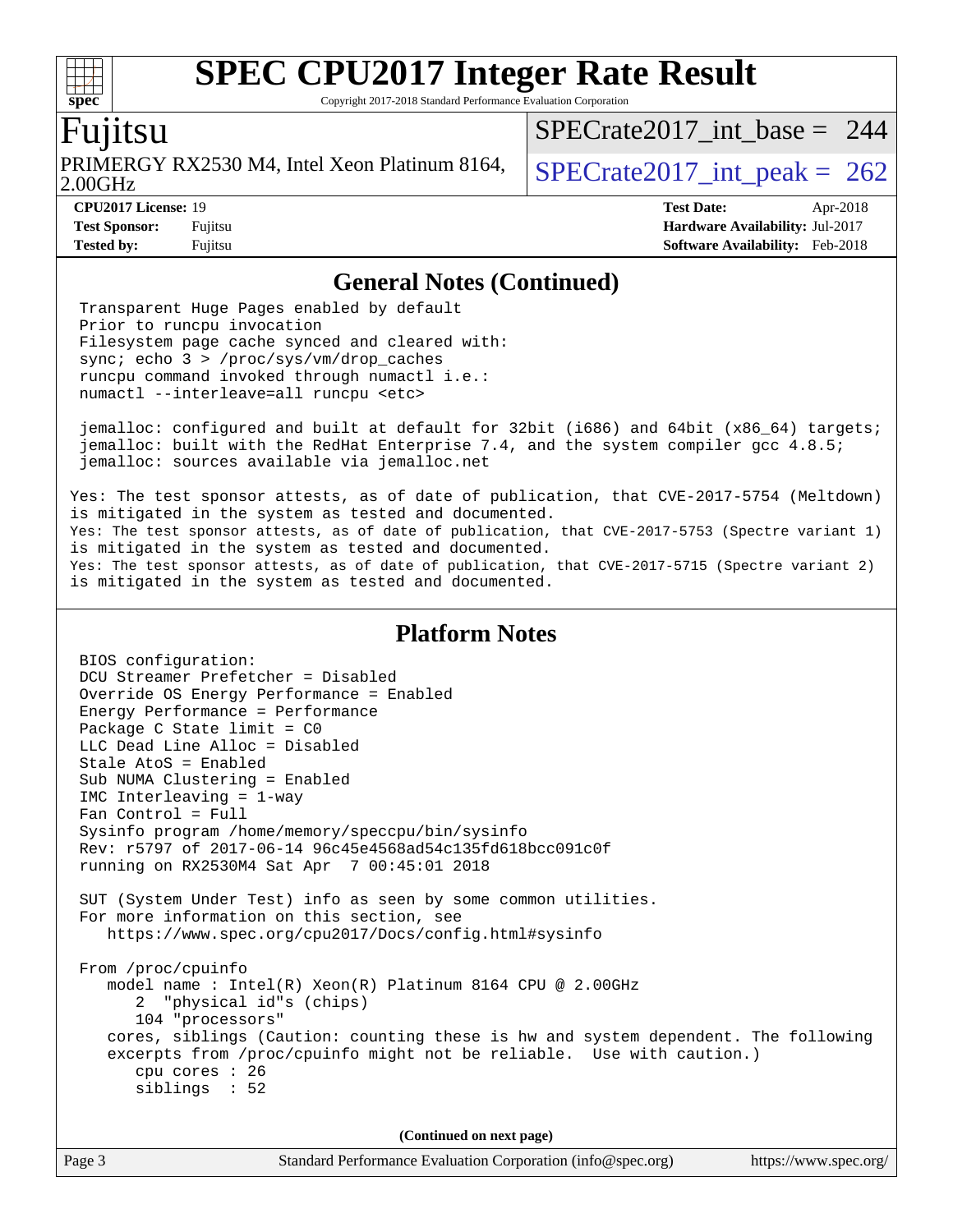#### **[SPEC CPU2017 Integer Rate Result](http://www.spec.org/auto/cpu2017/Docs/result-fields.html#SPECCPU2017IntegerRateResult)**  $\pm\pm\tau$ **[spec](http://www.spec.org/)** Copyright 2017-2018 Standard Performance Evaluation Corporation [SPECrate2017\\_int\\_base =](http://www.spec.org/auto/cpu2017/Docs/result-fields.html#SPECrate2017intbase) 244 Fujitsu PRIMERGY RX2530 M4, Intel Xeon Platinum 8164,  $\big|$  SPECrate 2017 int peak = 262 2.00GHz **[CPU2017 License:](http://www.spec.org/auto/cpu2017/Docs/result-fields.html#CPU2017License)** 19 **[Test Date:](http://www.spec.org/auto/cpu2017/Docs/result-fields.html#TestDate)** Apr-2018 **[Test Sponsor:](http://www.spec.org/auto/cpu2017/Docs/result-fields.html#TestSponsor)** Fujitsu **[Hardware Availability:](http://www.spec.org/auto/cpu2017/Docs/result-fields.html#HardwareAvailability)** Jul-2017 **[Tested by:](http://www.spec.org/auto/cpu2017/Docs/result-fields.html#Testedby)** Fujitsu **[Software Availability:](http://www.spec.org/auto/cpu2017/Docs/result-fields.html#SoftwareAvailability)** Feb-2018 **[Platform Notes \(Continued\)](http://www.spec.org/auto/cpu2017/Docs/result-fields.html#PlatformNotes)** physical 0: cores 0 1 2 3 4 5 6 8 9 10 11 12 13 16 17 18 19 20 21 22 24 25 26 27 28 29 physical 1: cores 0 1 2 3 4 5 6 8 9 10 11 12 13 16 17 18 19 20 21 22 24 25 26 27 28 29 From lscpu: Architecture: x86\_64 CPU op-mode(s): 32-bit, 64-bit Byte Order: Little Endian CPU(s): 104 On-line CPU(s) list: 0-103 Thread(s) per core: 2 Core(s) per socket: 26 Socket(s): 2 NUMA node(s): 4 Vendor ID: GenuineIntel CPU family: 6 Model: 85 Model name: Intel(R) Xeon(R) Platinum 8164 CPU @ 2.00GHz Stepping: 4 CPU MHz: 2700.000 CPU max MHz: 3700.0000 CPU min MHz: 1000.0000 BogoMIPS: 3990.61 Virtualization: VT-x L1d cache: 32K L1i cache: 32K L2 cache: 1024K L3 cache: 36608K NUMA node0 CPU(s): 0-3,7-9,13-15,20-22,52-55,59-61,65-67,72-74 NUMA node1 CPU(s): 4-6,10-12,16-19,23-25,56-58,62-64,68-71,75-77 NUMA node2 CPU(s): 26-29,33-35,39-41,46-48,78-81,85-87,91-93,98-100 NUMA node3 CPU(s): 30-32,36-38,42-45,49-51,82-84,88-90,94-97,101-103 Flags: fpu vme de pse tsc msr pae mce cx8 apic sep mtrr pge mca cmov pat pse36 clflush dts acpi mmx fxsr sse sse2 ss ht tm pbe syscall nx pdpe1gb rdtscp lm constant\_tsc art arch\_perfmon pebs bts rep\_good nopl xtopology nonstop\_tsc aperfmperf eagerfpu pni pclmulqdq dtes64 monitor ds\_cpl vmx smx est tm2 ssse3 sdbg fma cx16 xtpr pdcm pcid dca sse4\_1 sse4\_2 x2apic movbe popcnt tsc\_deadline\_timer aes xsave avx f16c rdrand lahf\_lm abm 3dnowprefetch ida arat epb invpcid\_single pln pts dtherm hwp hwp\_act\_window hwp\_epp hwp\_pkg\_req intel\_pt rsb\_ctxsw spec\_ctrl retpoline kaiser tpr\_shadow vnmi flexpriority ept vpid fsgsbase tsc\_adjust bmi1 hle avx2 smep bmi2 erms invpcid rtm cqm mpx avx512f avx512dq rdseed adx smap clflushopt clwb avx512cd avx512bw avx512vl xsaveopt xsavec xgetbv1 cqm\_llc cqm\_occup\_llc /proc/cpuinfo cache data cache size : 36608 KB **(Continued on next page)**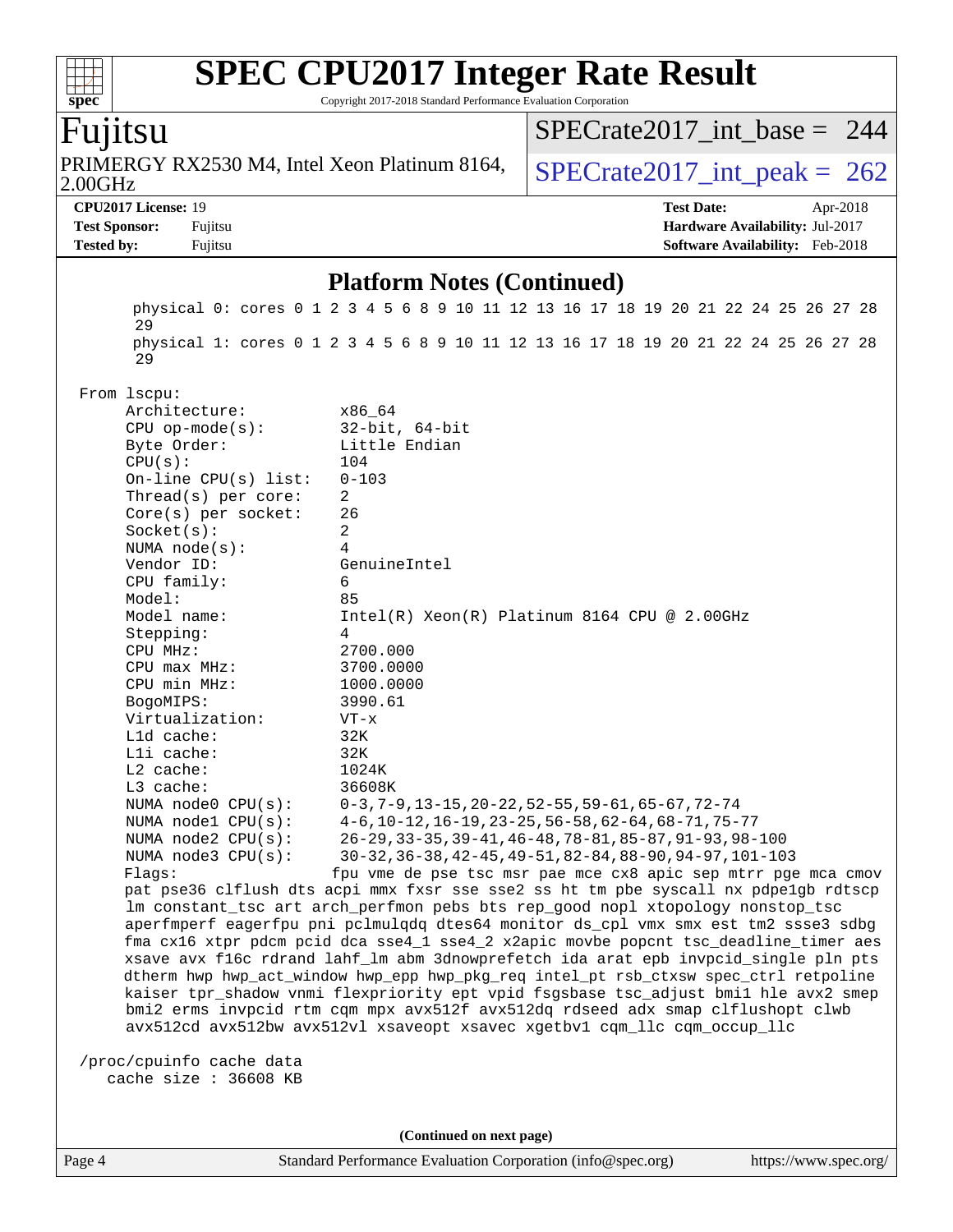Copyright 2017-2018 Standard Performance Evaluation Corporation

### Fujitsu

**[spec](http://www.spec.org/)**

 $+\ +$ 

2.00GHz PRIMERGY RX2530 M4, Intel Xeon Platinum 8164,  $\big|$  SPECrate 2017 int peak = 262

[SPECrate2017\\_int\\_base =](http://www.spec.org/auto/cpu2017/Docs/result-fields.html#SPECrate2017intbase) 244

**[Test Sponsor:](http://www.spec.org/auto/cpu2017/Docs/result-fields.html#TestSponsor)** Fujitsu **[Hardware Availability:](http://www.spec.org/auto/cpu2017/Docs/result-fields.html#HardwareAvailability)** Jul-2017 **[Tested by:](http://www.spec.org/auto/cpu2017/Docs/result-fields.html#Testedby)** Fujitsu **[Software Availability:](http://www.spec.org/auto/cpu2017/Docs/result-fields.html#SoftwareAvailability)** Feb-2018

**[CPU2017 License:](http://www.spec.org/auto/cpu2017/Docs/result-fields.html#CPU2017License)** 19 **[Test Date:](http://www.spec.org/auto/cpu2017/Docs/result-fields.html#TestDate)** Apr-2018

**[Platform Notes \(Continued\)](http://www.spec.org/auto/cpu2017/Docs/result-fields.html#PlatformNotes)**

 From numactl --hardware WARNING: a numactl 'node' might or might not correspond to a physical chip. available: 4 nodes (0-3) node 0 cpus: 0 1 2 3 7 8 9 13 14 15 20 21 22 52 53 54 55 59 60 61 65 66 67 72 73 74 node 0 size: 95023 MB node 0 free: 86623 MB node 1 cpus: 4 5 6 10 11 12 16 17 18 19 23 24 25 56 57 58 62 63 64 68 69 70 71 75 76 77 node 1 size: 96760 MB node 1 free: 96558 MB node 2 cpus: 26 27 28 29 33 34 35 39 40 41 46 47 48 78 79 80 81 85 86 87 91 92 93 98 99 100 node 2 size: 96760 MB node 2 free: 96539 MB node 3 cpus: 30 31 32 36 37 38 42 43 44 45 49 50 51 82 83 84 88 89 90 94 95 96 97 101 102 103 node 3 size: 96628 MB node 3 free: 95336 MB node distances: node 0 1 2 3 0: 10 11 21 21 1: 11 10 21 21 2: 21 21 10 11 3: 21 21 11 10 From /proc/meminfo MemTotal: 394416720 kB HugePages\_Total: 0 Hugepagesize: 2048 kB /usr/bin/lsb\_release -d SUSE Linux Enterprise Server 12 SP2 From /etc/\*release\* /etc/\*version\* SuSE-release: SUSE Linux Enterprise Server 12 (x86\_64) VERSION = 12 PATCHLEVEL = 2 # This file is deprecated and will be removed in a future service pack or release. # Please check /etc/os-release for details about this release. os-release: NAME="SLES" VERSION="12-SP2" VERSION\_ID="12.2" PRETTY\_NAME="SUSE Linux Enterprise Server 12 SP2" ID="sles" ANSI\_COLOR="0;32" CPE\_NAME="cpe:/o:suse:sles:12:sp2" **(Continued on next page)**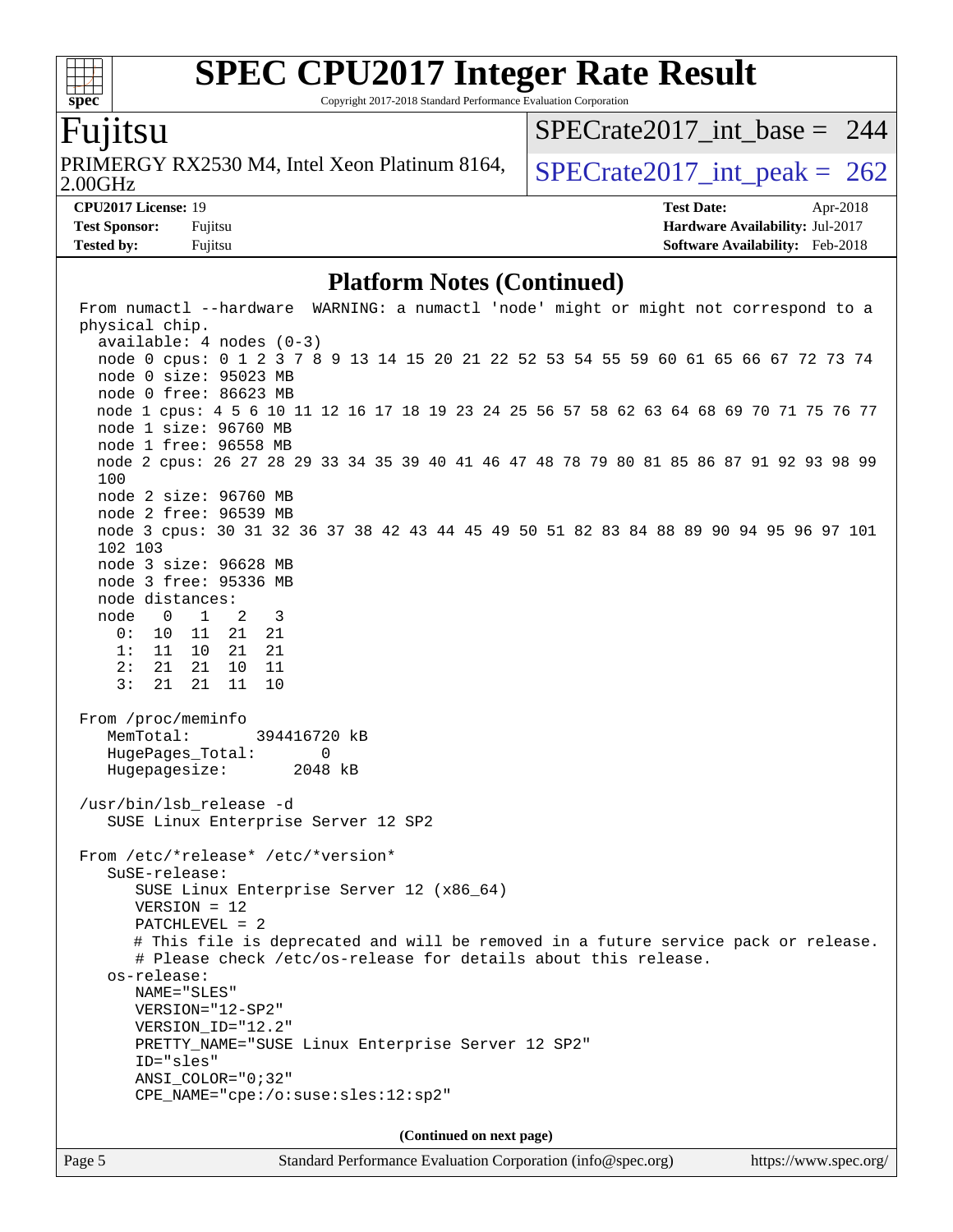Copyright 2017-2018 Standard Performance Evaluation Corporation

### Fujitsu

**[spec](http://www.spec.org/)**

2.00GHz PRIMERGY RX2530 M4, Intel Xeon Platinum 8164,  $\big|$  SPECrate 2017 \_int\_peak = 262

[SPECrate2017\\_int\\_base =](http://www.spec.org/auto/cpu2017/Docs/result-fields.html#SPECrate2017intbase) 244

**[CPU2017 License:](http://www.spec.org/auto/cpu2017/Docs/result-fields.html#CPU2017License)** 19 **[Test Date:](http://www.spec.org/auto/cpu2017/Docs/result-fields.html#TestDate)** Apr-2018 **[Test Sponsor:](http://www.spec.org/auto/cpu2017/Docs/result-fields.html#TestSponsor)** Fujitsu **[Hardware Availability:](http://www.spec.org/auto/cpu2017/Docs/result-fields.html#HardwareAvailability)** Jul-2017 **[Tested by:](http://www.spec.org/auto/cpu2017/Docs/result-fields.html#Testedby)** Fujitsu **Fugital Example 2018 [Software Availability:](http://www.spec.org/auto/cpu2017/Docs/result-fields.html#SoftwareAvailability)** Feb-2018

#### **[Platform Notes \(Continued\)](http://www.spec.org/auto/cpu2017/Docs/result-fields.html#PlatformNotes)**

uname -a:

 Linux RX2530M4 4.4.114-92.64-default #1 SMP Thu Feb 1 19:18:19 UTC 2018 (c6ce5db) x86\_64 x86\_64 x86\_64 GNU/Linux

run-level 3 Apr 7 00:38

 SPEC is set to: /home/memory/speccpu Filesystem Type Size Used Avail Use% Mounted on tmpfs tmpfs 192G 8.8G 184G 5% /home/memory

 Additional information from dmidecode follows. WARNING: Use caution when you interpret this section. The 'dmidecode' program reads system data which is "intended to allow hardware to be accurately determined", but the intent may not be met, as there are frequent changes to hardware, firmware, and the "DMTF SMBIOS" standard. BIOS FUJITSU // American Megatrends Inc. V5.0.0.12 R1.17.0 for D3383-A1x

 02/08/2018 Memory: 24x Hynix HMA42GR7BJR4N-VK 16 GB 2 rank 2666

(End of data from sysinfo program)

#### **[Compiler Version Notes](http://www.spec.org/auto/cpu2017/Docs/result-fields.html#CompilerVersionNotes)**

| Page 6 | Standard Performance Evaluation Corporation (info@spec.org)                                                           | https://www.spec.org/ |
|--------|-----------------------------------------------------------------------------------------------------------------------|-----------------------|
|        | (Continued on next page)                                                                                              |                       |
|        | icpc (ICC) 18.0.0 20170811<br>Copyright (C) 1985-2017 Intel Corporation. All rights reserved.                         |                       |
|        | CXXC 520.omnetpp $r(base)$ 523.xalancbmk $r(base)$ 531.deepsjeng $r(base)$<br>$541.$ leela r(base)                    |                       |
|        | icc (ICC) 18.0.0 20170811<br>Copyright (C) 1985-2017 Intel Corporation. All rights reserved.                          |                       |
| CC.    | 500.perlbench $r(\text{peak})$ 502.gcc $r(\text{peak})$                                                               |                       |
|        | icc (ICC) 18.0.0 20170811<br>Copyright (C) 1985-2017 Intel Corporation. All rights reserved.                          |                       |
| CC.    | 500. perlbench $r(base)$ 502. qcc $r(base)$ 505. mcf $r(base, peak)$<br>$525.x264_r(base, peak) 557.xz_r(base, peak)$ |                       |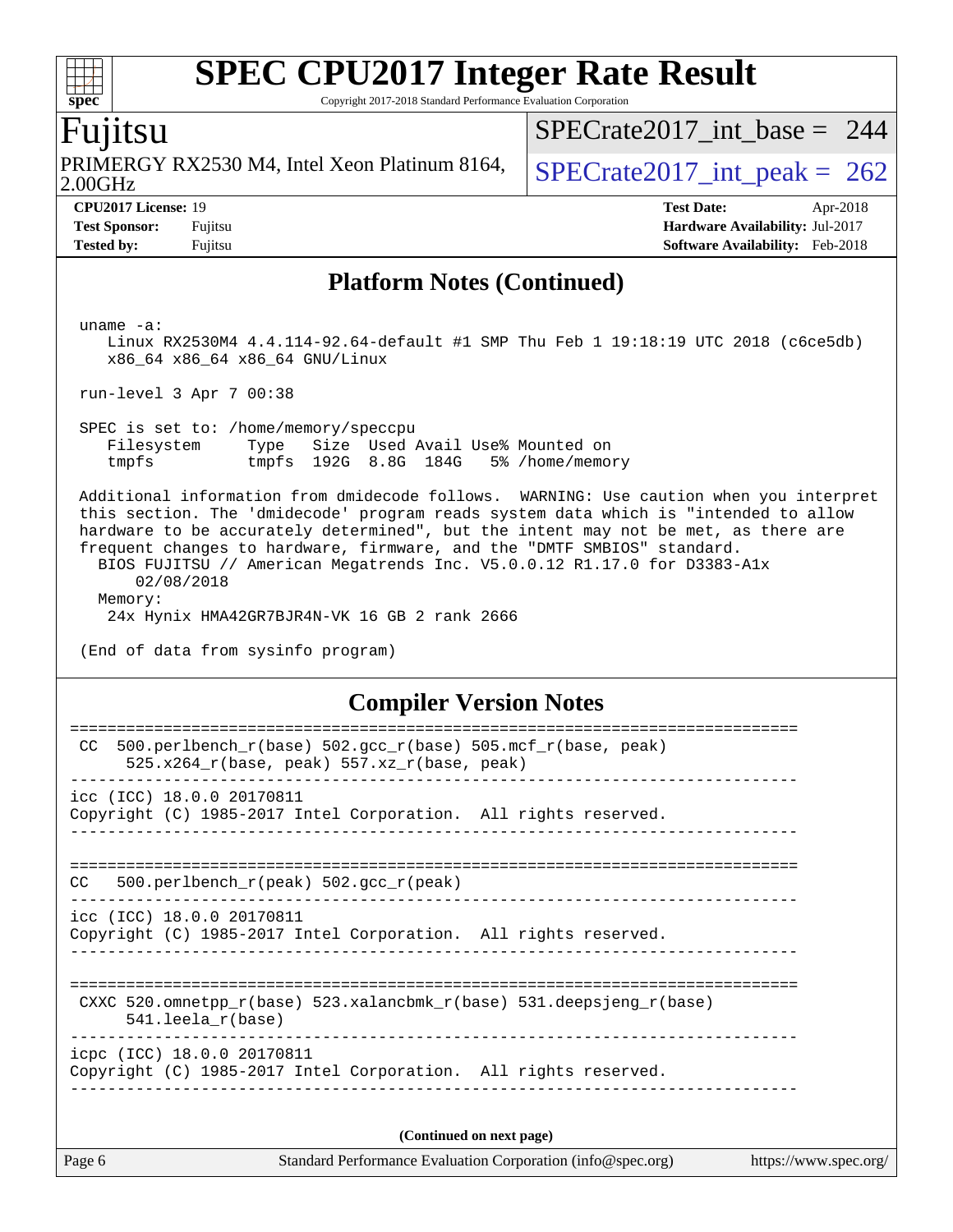Copyright 2017-2018 Standard Performance Evaluation Corporation

## Fujitsu

**[spec](http://www.spec.org/)**

 $\pm\pm\prime$ 

2.00GHz PRIMERGY RX2530 M4, Intel Xeon Platinum 8164,  $\big|$  SPECrate 2017 \_int\_peak = 262

[SPECrate2017\\_int\\_base =](http://www.spec.org/auto/cpu2017/Docs/result-fields.html#SPECrate2017intbase) 244

**[CPU2017 License:](http://www.spec.org/auto/cpu2017/Docs/result-fields.html#CPU2017License)** 19 **[Test Date:](http://www.spec.org/auto/cpu2017/Docs/result-fields.html#TestDate)** Apr-2018 **[Test Sponsor:](http://www.spec.org/auto/cpu2017/Docs/result-fields.html#TestSponsor)** Fujitsu **[Hardware Availability:](http://www.spec.org/auto/cpu2017/Docs/result-fields.html#HardwareAvailability)** Jul-2017 **[Tested by:](http://www.spec.org/auto/cpu2017/Docs/result-fields.html#Testedby)** Fujitsu **Fugital Example 2018 [Software Availability:](http://www.spec.org/auto/cpu2017/Docs/result-fields.html#SoftwareAvailability)** Feb-2018

### **[Compiler Version Notes \(Continued\)](http://www.spec.org/auto/cpu2017/Docs/result-fields.html#CompilerVersionNotes)**

| CXXC 520.omnetpp_r(peak) 523.xalancbmk_r(peak) 531.deepsjeng_r(peak)<br>$541.$ leela r(peak)     |  |  |  |  |  |
|--------------------------------------------------------------------------------------------------|--|--|--|--|--|
| icpc (ICC) 18.0.0 20170811<br>Copyright (C) 1985-2017 Intel Corporation. All rights reserved.    |  |  |  |  |  |
| $FC$ 548. exchange2 $r(base, peak)$                                                              |  |  |  |  |  |
| ifort (IFORT) 18.0.0 20170811<br>Copyright (C) 1985-2017 Intel Corporation. All rights reserved. |  |  |  |  |  |

------------------------------------------------------------------------------

## **[Base Compiler Invocation](http://www.spec.org/auto/cpu2017/Docs/result-fields.html#BaseCompilerInvocation)**

[C benchmarks](http://www.spec.org/auto/cpu2017/Docs/result-fields.html#Cbenchmarks): [icc](http://www.spec.org/cpu2017/results/res2018q2/cpu2017-20180417-05017.flags.html#user_CCbase_intel_icc_18.0_66fc1ee009f7361af1fbd72ca7dcefbb700085f36577c54f309893dd4ec40d12360134090235512931783d35fd58c0460139e722d5067c5574d8eaf2b3e37e92)

[C++ benchmarks:](http://www.spec.org/auto/cpu2017/Docs/result-fields.html#CXXbenchmarks) [icpc](http://www.spec.org/cpu2017/results/res2018q2/cpu2017-20180417-05017.flags.html#user_CXXbase_intel_icpc_18.0_c510b6838c7f56d33e37e94d029a35b4a7bccf4766a728ee175e80a419847e808290a9b78be685c44ab727ea267ec2f070ec5dc83b407c0218cded6866a35d07)

[Fortran benchmarks](http://www.spec.org/auto/cpu2017/Docs/result-fields.html#Fortranbenchmarks): [ifort](http://www.spec.org/cpu2017/results/res2018q2/cpu2017-20180417-05017.flags.html#user_FCbase_intel_ifort_18.0_8111460550e3ca792625aed983ce982f94888b8b503583aa7ba2b8303487b4d8a21a13e7191a45c5fd58ff318f48f9492884d4413fa793fd88dd292cad7027ca)

## **[Base Portability Flags](http://www.spec.org/auto/cpu2017/Docs/result-fields.html#BasePortabilityFlags)**

 500.perlbench\_r: [-DSPEC\\_LP64](http://www.spec.org/cpu2017/results/res2018q2/cpu2017-20180417-05017.flags.html#b500.perlbench_r_basePORTABILITY_DSPEC_LP64) [-DSPEC\\_LINUX\\_X64](http://www.spec.org/cpu2017/results/res2018q2/cpu2017-20180417-05017.flags.html#b500.perlbench_r_baseCPORTABILITY_DSPEC_LINUX_X64) 502.gcc\_r: [-DSPEC\\_LP64](http://www.spec.org/cpu2017/results/res2018q2/cpu2017-20180417-05017.flags.html#suite_basePORTABILITY502_gcc_r_DSPEC_LP64) 505.mcf\_r: [-DSPEC\\_LP64](http://www.spec.org/cpu2017/results/res2018q2/cpu2017-20180417-05017.flags.html#suite_basePORTABILITY505_mcf_r_DSPEC_LP64) 520.omnetpp\_r: [-DSPEC\\_LP64](http://www.spec.org/cpu2017/results/res2018q2/cpu2017-20180417-05017.flags.html#suite_basePORTABILITY520_omnetpp_r_DSPEC_LP64) 523.xalancbmk\_r: [-DSPEC\\_LP64](http://www.spec.org/cpu2017/results/res2018q2/cpu2017-20180417-05017.flags.html#suite_basePORTABILITY523_xalancbmk_r_DSPEC_LP64) [-DSPEC\\_LINUX](http://www.spec.org/cpu2017/results/res2018q2/cpu2017-20180417-05017.flags.html#b523.xalancbmk_r_baseCXXPORTABILITY_DSPEC_LINUX) 525.x264\_r: [-DSPEC\\_LP64](http://www.spec.org/cpu2017/results/res2018q2/cpu2017-20180417-05017.flags.html#suite_basePORTABILITY525_x264_r_DSPEC_LP64) 531.deepsjeng\_r: [-DSPEC\\_LP64](http://www.spec.org/cpu2017/results/res2018q2/cpu2017-20180417-05017.flags.html#suite_basePORTABILITY531_deepsjeng_r_DSPEC_LP64) 541.leela\_r: [-DSPEC\\_LP64](http://www.spec.org/cpu2017/results/res2018q2/cpu2017-20180417-05017.flags.html#suite_basePORTABILITY541_leela_r_DSPEC_LP64) 548.exchange2\_r: [-DSPEC\\_LP64](http://www.spec.org/cpu2017/results/res2018q2/cpu2017-20180417-05017.flags.html#suite_basePORTABILITY548_exchange2_r_DSPEC_LP64) 557.xz\_r: [-DSPEC\\_LP64](http://www.spec.org/cpu2017/results/res2018q2/cpu2017-20180417-05017.flags.html#suite_basePORTABILITY557_xz_r_DSPEC_LP64)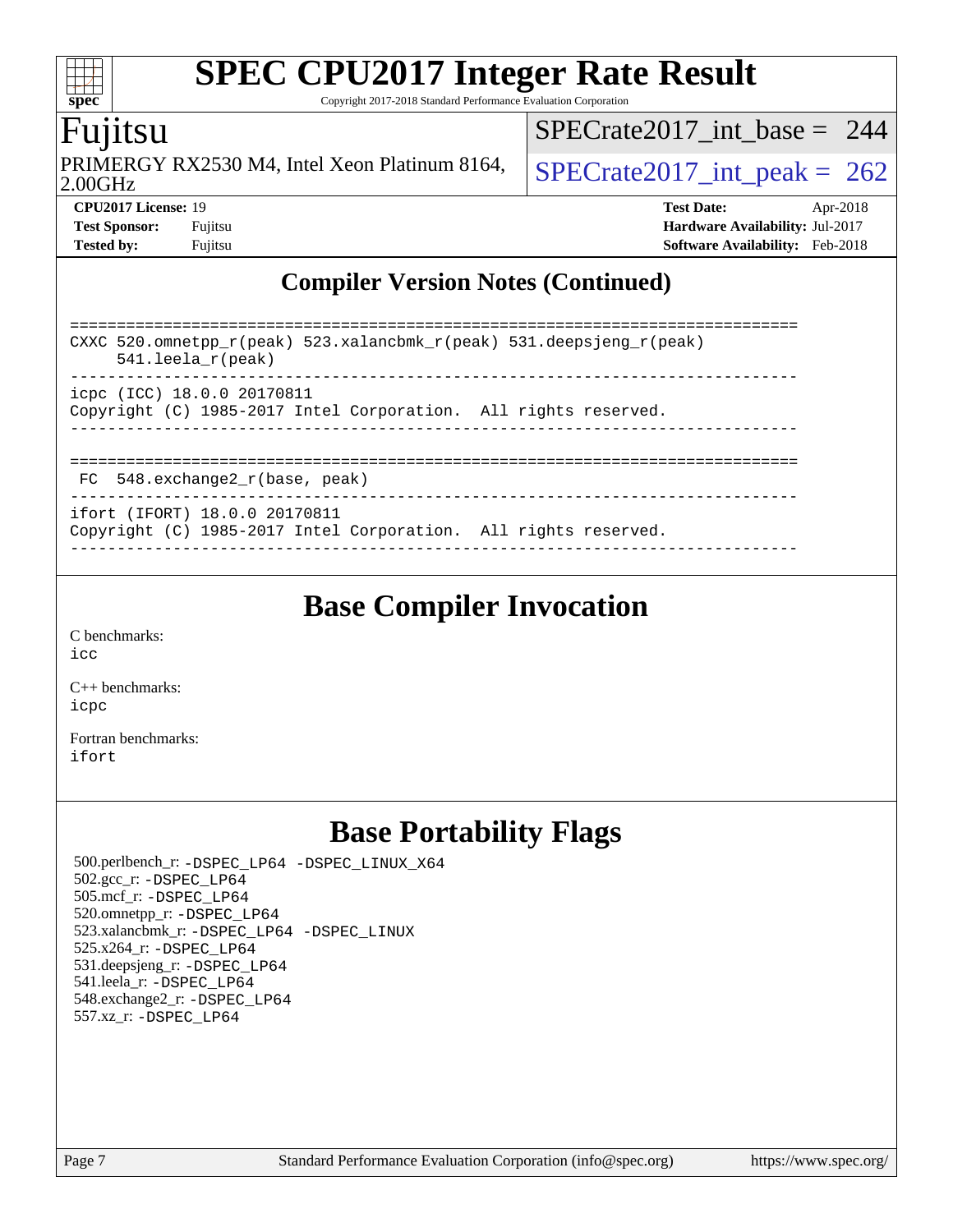Copyright 2017-2018 Standard Performance Evaluation Corporation

## Fujitsu

**[spec](http://www.spec.org/)**

2.00GHz PRIMERGY RX2530 M4, Intel Xeon Platinum 8164,  $\big|$  [SPECrate2017\\_int\\_peak =](http://www.spec.org/auto/cpu2017/Docs/result-fields.html#SPECrate2017intpeak) 262

[SPECrate2017\\_int\\_base =](http://www.spec.org/auto/cpu2017/Docs/result-fields.html#SPECrate2017intbase) 244

**[CPU2017 License:](http://www.spec.org/auto/cpu2017/Docs/result-fields.html#CPU2017License)** 19 **[Test Date:](http://www.spec.org/auto/cpu2017/Docs/result-fields.html#TestDate)** Apr-2018 **[Test Sponsor:](http://www.spec.org/auto/cpu2017/Docs/result-fields.html#TestSponsor)** Fujitsu **[Hardware Availability:](http://www.spec.org/auto/cpu2017/Docs/result-fields.html#HardwareAvailability)** Jul-2017 **[Tested by:](http://www.spec.org/auto/cpu2017/Docs/result-fields.html#Testedby)** Fujitsu **[Software Availability:](http://www.spec.org/auto/cpu2017/Docs/result-fields.html#SoftwareAvailability)** Feb-2018

## **[Base Optimization Flags](http://www.spec.org/auto/cpu2017/Docs/result-fields.html#BaseOptimizationFlags)**

#### [C benchmarks](http://www.spec.org/auto/cpu2017/Docs/result-fields.html#Cbenchmarks):

[-Wl,-z,muldefs](http://www.spec.org/cpu2017/results/res2018q2/cpu2017-20180417-05017.flags.html#user_CCbase_link_force_multiple1_b4cbdb97b34bdee9ceefcfe54f4c8ea74255f0b02a4b23e853cdb0e18eb4525ac79b5a88067c842dd0ee6996c24547a27a4b99331201badda8798ef8a743f577) [-xCORE-AVX512](http://www.spec.org/cpu2017/results/res2018q2/cpu2017-20180417-05017.flags.html#user_CCbase_f-xCORE-AVX512) [-ipo](http://www.spec.org/cpu2017/results/res2018q2/cpu2017-20180417-05017.flags.html#user_CCbase_f-ipo) [-O3](http://www.spec.org/cpu2017/results/res2018q2/cpu2017-20180417-05017.flags.html#user_CCbase_f-O3) [-no-prec-div](http://www.spec.org/cpu2017/results/res2018q2/cpu2017-20180417-05017.flags.html#user_CCbase_f-no-prec-div) [-qopt-mem-layout-trans=3](http://www.spec.org/cpu2017/results/res2018q2/cpu2017-20180417-05017.flags.html#user_CCbase_f-qopt-mem-layout-trans_de80db37974c74b1f0e20d883f0b675c88c3b01e9d123adea9b28688d64333345fb62bc4a798493513fdb68f60282f9a726aa07f478b2f7113531aecce732043) [-L/usr/local/je5.0.1-64/lib](http://www.spec.org/cpu2017/results/res2018q2/cpu2017-20180417-05017.flags.html#user_CCbase_jemalloc_link_path64_4b10a636b7bce113509b17f3bd0d6226c5fb2346b9178c2d0232c14f04ab830f976640479e5c33dc2bcbbdad86ecfb6634cbbd4418746f06f368b512fced5394) [-ljemalloc](http://www.spec.org/cpu2017/results/res2018q2/cpu2017-20180417-05017.flags.html#user_CCbase_jemalloc_link_lib_d1249b907c500fa1c0672f44f562e3d0f79738ae9e3c4a9c376d49f265a04b9c99b167ecedbf6711b3085be911c67ff61f150a17b3472be731631ba4d0471706)

[C++ benchmarks](http://www.spec.org/auto/cpu2017/Docs/result-fields.html#CXXbenchmarks):

[-Wl,-z,muldefs](http://www.spec.org/cpu2017/results/res2018q2/cpu2017-20180417-05017.flags.html#user_CXXbase_link_force_multiple1_b4cbdb97b34bdee9ceefcfe54f4c8ea74255f0b02a4b23e853cdb0e18eb4525ac79b5a88067c842dd0ee6996c24547a27a4b99331201badda8798ef8a743f577) [-xCORE-AVX512](http://www.spec.org/cpu2017/results/res2018q2/cpu2017-20180417-05017.flags.html#user_CXXbase_f-xCORE-AVX512) [-ipo](http://www.spec.org/cpu2017/results/res2018q2/cpu2017-20180417-05017.flags.html#user_CXXbase_f-ipo) [-O3](http://www.spec.org/cpu2017/results/res2018q2/cpu2017-20180417-05017.flags.html#user_CXXbase_f-O3) [-no-prec-div](http://www.spec.org/cpu2017/results/res2018q2/cpu2017-20180417-05017.flags.html#user_CXXbase_f-no-prec-div) [-qopt-mem-layout-trans=3](http://www.spec.org/cpu2017/results/res2018q2/cpu2017-20180417-05017.flags.html#user_CXXbase_f-qopt-mem-layout-trans_de80db37974c74b1f0e20d883f0b675c88c3b01e9d123adea9b28688d64333345fb62bc4a798493513fdb68f60282f9a726aa07f478b2f7113531aecce732043) [-L/usr/local/je5.0.1-64/lib](http://www.spec.org/cpu2017/results/res2018q2/cpu2017-20180417-05017.flags.html#user_CXXbase_jemalloc_link_path64_4b10a636b7bce113509b17f3bd0d6226c5fb2346b9178c2d0232c14f04ab830f976640479e5c33dc2bcbbdad86ecfb6634cbbd4418746f06f368b512fced5394) [-ljemalloc](http://www.spec.org/cpu2017/results/res2018q2/cpu2017-20180417-05017.flags.html#user_CXXbase_jemalloc_link_lib_d1249b907c500fa1c0672f44f562e3d0f79738ae9e3c4a9c376d49f265a04b9c99b167ecedbf6711b3085be911c67ff61f150a17b3472be731631ba4d0471706)

[Fortran benchmarks:](http://www.spec.org/auto/cpu2017/Docs/result-fields.html#Fortranbenchmarks)

[-Wl,-z,muldefs](http://www.spec.org/cpu2017/results/res2018q2/cpu2017-20180417-05017.flags.html#user_FCbase_link_force_multiple1_b4cbdb97b34bdee9ceefcfe54f4c8ea74255f0b02a4b23e853cdb0e18eb4525ac79b5a88067c842dd0ee6996c24547a27a4b99331201badda8798ef8a743f577) [-xCORE-AVX512](http://www.spec.org/cpu2017/results/res2018q2/cpu2017-20180417-05017.flags.html#user_FCbase_f-xCORE-AVX512) [-ipo](http://www.spec.org/cpu2017/results/res2018q2/cpu2017-20180417-05017.flags.html#user_FCbase_f-ipo) [-O3](http://www.spec.org/cpu2017/results/res2018q2/cpu2017-20180417-05017.flags.html#user_FCbase_f-O3) [-no-prec-div](http://www.spec.org/cpu2017/results/res2018q2/cpu2017-20180417-05017.flags.html#user_FCbase_f-no-prec-div) [-qopt-mem-layout-trans=3](http://www.spec.org/cpu2017/results/res2018q2/cpu2017-20180417-05017.flags.html#user_FCbase_f-qopt-mem-layout-trans_de80db37974c74b1f0e20d883f0b675c88c3b01e9d123adea9b28688d64333345fb62bc4a798493513fdb68f60282f9a726aa07f478b2f7113531aecce732043) [-nostandard-realloc-lhs](http://www.spec.org/cpu2017/results/res2018q2/cpu2017-20180417-05017.flags.html#user_FCbase_f_2003_std_realloc_82b4557e90729c0f113870c07e44d33d6f5a304b4f63d4c15d2d0f1fab99f5daaed73bdb9275d9ae411527f28b936061aa8b9c8f2d63842963b95c9dd6426b8a) [-align array32byte](http://www.spec.org/cpu2017/results/res2018q2/cpu2017-20180417-05017.flags.html#user_FCbase_align_array32byte_b982fe038af199962ba9a80c053b8342c548c85b40b8e86eb3cc33dee0d7986a4af373ac2d51c3f7cf710a18d62fdce2948f201cd044323541f22fc0fffc51b6) [-L/usr/local/je5.0.1-64/lib](http://www.spec.org/cpu2017/results/res2018q2/cpu2017-20180417-05017.flags.html#user_FCbase_jemalloc_link_path64_4b10a636b7bce113509b17f3bd0d6226c5fb2346b9178c2d0232c14f04ab830f976640479e5c33dc2bcbbdad86ecfb6634cbbd4418746f06f368b512fced5394) [-ljemalloc](http://www.spec.org/cpu2017/results/res2018q2/cpu2017-20180417-05017.flags.html#user_FCbase_jemalloc_link_lib_d1249b907c500fa1c0672f44f562e3d0f79738ae9e3c4a9c376d49f265a04b9c99b167ecedbf6711b3085be911c67ff61f150a17b3472be731631ba4d0471706)

## **[Base Other Flags](http://www.spec.org/auto/cpu2017/Docs/result-fields.html#BaseOtherFlags)**

[C benchmarks](http://www.spec.org/auto/cpu2017/Docs/result-fields.html#Cbenchmarks):  $-m64 - std= c11$  $-m64 - std= c11$ 

[C++ benchmarks:](http://www.spec.org/auto/cpu2017/Docs/result-fields.html#CXXbenchmarks) [-m64](http://www.spec.org/cpu2017/results/res2018q2/cpu2017-20180417-05017.flags.html#user_CXXbase_intel_intel64_18.0_af43caccfc8ded86e7699f2159af6efc7655f51387b94da716254467f3c01020a5059329e2569e4053f409e7c9202a7efc638f7a6d1ffb3f52dea4a3e31d82ab)

[Fortran benchmarks](http://www.spec.org/auto/cpu2017/Docs/result-fields.html#Fortranbenchmarks): [-m64](http://www.spec.org/cpu2017/results/res2018q2/cpu2017-20180417-05017.flags.html#user_FCbase_intel_intel64_18.0_af43caccfc8ded86e7699f2159af6efc7655f51387b94da716254467f3c01020a5059329e2569e4053f409e7c9202a7efc638f7a6d1ffb3f52dea4a3e31d82ab)

# **[Peak Compiler Invocation](http://www.spec.org/auto/cpu2017/Docs/result-fields.html#PeakCompilerInvocation)**

[C benchmarks](http://www.spec.org/auto/cpu2017/Docs/result-fields.html#Cbenchmarks): [icc](http://www.spec.org/cpu2017/results/res2018q2/cpu2017-20180417-05017.flags.html#user_CCpeak_intel_icc_18.0_66fc1ee009f7361af1fbd72ca7dcefbb700085f36577c54f309893dd4ec40d12360134090235512931783d35fd58c0460139e722d5067c5574d8eaf2b3e37e92)

[C++ benchmarks:](http://www.spec.org/auto/cpu2017/Docs/result-fields.html#CXXbenchmarks) [icpc](http://www.spec.org/cpu2017/results/res2018q2/cpu2017-20180417-05017.flags.html#user_CXXpeak_intel_icpc_18.0_c510b6838c7f56d33e37e94d029a35b4a7bccf4766a728ee175e80a419847e808290a9b78be685c44ab727ea267ec2f070ec5dc83b407c0218cded6866a35d07)

[Fortran benchmarks](http://www.spec.org/auto/cpu2017/Docs/result-fields.html#Fortranbenchmarks): [ifort](http://www.spec.org/cpu2017/results/res2018q2/cpu2017-20180417-05017.flags.html#user_FCpeak_intel_ifort_18.0_8111460550e3ca792625aed983ce982f94888b8b503583aa7ba2b8303487b4d8a21a13e7191a45c5fd58ff318f48f9492884d4413fa793fd88dd292cad7027ca)

# **[Peak Portability Flags](http://www.spec.org/auto/cpu2017/Docs/result-fields.html#PeakPortabilityFlags)**

 500.perlbench\_r: [-DSPEC\\_LP64](http://www.spec.org/cpu2017/results/res2018q2/cpu2017-20180417-05017.flags.html#b500.perlbench_r_peakPORTABILITY_DSPEC_LP64) [-DSPEC\\_LINUX\\_X64](http://www.spec.org/cpu2017/results/res2018q2/cpu2017-20180417-05017.flags.html#b500.perlbench_r_peakCPORTABILITY_DSPEC_LINUX_X64) 502.gcc\_r: [-D\\_FILE\\_OFFSET\\_BITS=64](http://www.spec.org/cpu2017/results/res2018q2/cpu2017-20180417-05017.flags.html#user_peakPORTABILITY502_gcc_r_file_offset_bits_64_5ae949a99b284ddf4e95728d47cb0843d81b2eb0e18bdfe74bbf0f61d0b064f4bda2f10ea5eb90e1dcab0e84dbc592acfc5018bc955c18609f94ddb8d550002c)

**(Continued on next page)**

Page 8 Standard Performance Evaluation Corporation [\(info@spec.org\)](mailto:info@spec.org) <https://www.spec.org/>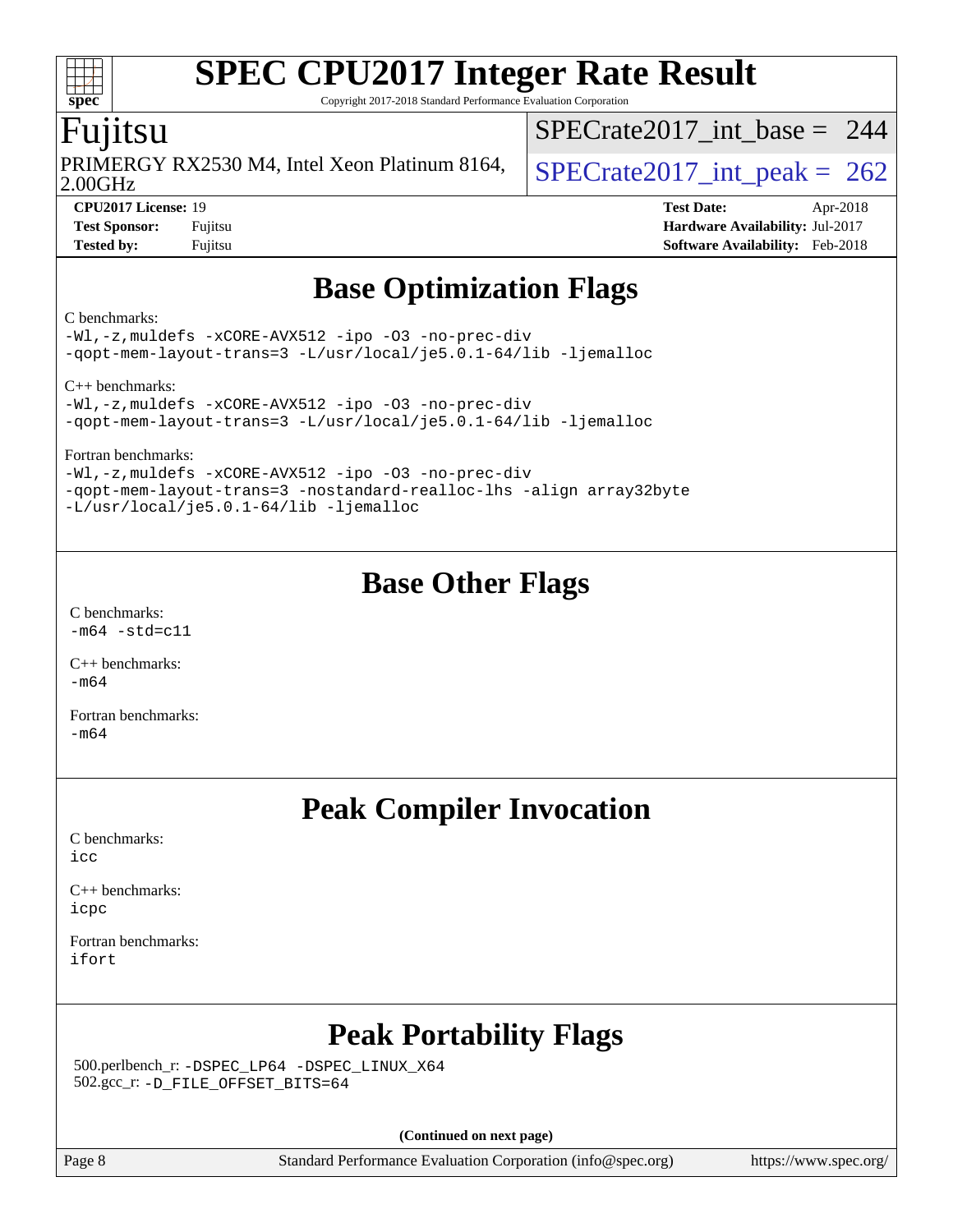Copyright 2017-2018 Standard Performance Evaluation Corporation

## **ujitsu**

**[spec](http://www.spec.org/)**

 $\pm\pm$ 

2.00GHz PRIMERGY RX2530 M4, Intel Xeon Platinum 8164,  $SPECrate2017\_int\_peak = 262$ 

[SPECrate2017\\_int\\_base =](http://www.spec.org/auto/cpu2017/Docs/result-fields.html#SPECrate2017intbase) 244

**[CPU2017 License:](http://www.spec.org/auto/cpu2017/Docs/result-fields.html#CPU2017License)** 19 **[Test Date:](http://www.spec.org/auto/cpu2017/Docs/result-fields.html#TestDate)** Apr-2018 **[Test Sponsor:](http://www.spec.org/auto/cpu2017/Docs/result-fields.html#TestSponsor)** Fujitsu **[Hardware Availability:](http://www.spec.org/auto/cpu2017/Docs/result-fields.html#HardwareAvailability)** Jul-2017 **[Tested by:](http://www.spec.org/auto/cpu2017/Docs/result-fields.html#Testedby)** Fujitsu **[Software Availability:](http://www.spec.org/auto/cpu2017/Docs/result-fields.html#SoftwareAvailability)** Feb-2018

# **[Peak Portability Flags \(Continued\)](http://www.spec.org/auto/cpu2017/Docs/result-fields.html#PeakPortabilityFlags)**

 505.mcf\_r: [-DSPEC\\_LP64](http://www.spec.org/cpu2017/results/res2018q2/cpu2017-20180417-05017.flags.html#suite_peakPORTABILITY505_mcf_r_DSPEC_LP64) 520.omnetpp\_r: [-DSPEC\\_LP64](http://www.spec.org/cpu2017/results/res2018q2/cpu2017-20180417-05017.flags.html#suite_peakPORTABILITY520_omnetpp_r_DSPEC_LP64) 523.xalancbmk\_r: [-D\\_FILE\\_OFFSET\\_BITS=64](http://www.spec.org/cpu2017/results/res2018q2/cpu2017-20180417-05017.flags.html#user_peakPORTABILITY523_xalancbmk_r_file_offset_bits_64_5ae949a99b284ddf4e95728d47cb0843d81b2eb0e18bdfe74bbf0f61d0b064f4bda2f10ea5eb90e1dcab0e84dbc592acfc5018bc955c18609f94ddb8d550002c) [-DSPEC\\_LINUX](http://www.spec.org/cpu2017/results/res2018q2/cpu2017-20180417-05017.flags.html#b523.xalancbmk_r_peakCXXPORTABILITY_DSPEC_LINUX) 525.x264\_r: [-DSPEC\\_LP64](http://www.spec.org/cpu2017/results/res2018q2/cpu2017-20180417-05017.flags.html#suite_peakPORTABILITY525_x264_r_DSPEC_LP64) 531.deepsjeng\_r: [-DSPEC\\_LP64](http://www.spec.org/cpu2017/results/res2018q2/cpu2017-20180417-05017.flags.html#suite_peakPORTABILITY531_deepsjeng_r_DSPEC_LP64) 541.leela\_r: [-DSPEC\\_LP64](http://www.spec.org/cpu2017/results/res2018q2/cpu2017-20180417-05017.flags.html#suite_peakPORTABILITY541_leela_r_DSPEC_LP64) 548.exchange2\_r: [-DSPEC\\_LP64](http://www.spec.org/cpu2017/results/res2018q2/cpu2017-20180417-05017.flags.html#suite_peakPORTABILITY548_exchange2_r_DSPEC_LP64) 557.xz\_r: [-DSPEC\\_LP64](http://www.spec.org/cpu2017/results/res2018q2/cpu2017-20180417-05017.flags.html#suite_peakPORTABILITY557_xz_r_DSPEC_LP64)

## **[Peak Optimization Flags](http://www.spec.org/auto/cpu2017/Docs/result-fields.html#PeakOptimizationFlags)**

[C benchmarks](http://www.spec.org/auto/cpu2017/Docs/result-fields.html#Cbenchmarks):

```
 500.perlbench_r: -Wl,-z,muldefs -prof-gen(pass 1) -prof-use(pass 2) -ipo
-xCORE-AVX512 -O3 -no-prec-div -qopt-mem-layout-trans=3
-fno-strict-overflow -L/usr/local/je5.0.1-64/lib
-ljemalloc
```
 502.gcc\_r: [-L/opt/intel/compilers\\_and\\_libraries\\_2018/linux/lib/ia32](http://www.spec.org/cpu2017/results/res2018q2/cpu2017-20180417-05017.flags.html#user_peakCCLD502_gcc_r_Enable-32bit-runtime_af243bdb1d79e4c7a4f720bf8275e627de2ecd461de63307bc14cef0633fde3cd7bb2facb32dcc8be9566045fb55d40ce2b72b725f73827aa7833441b71b9343) [-Wl,-z,muldefs](http://www.spec.org/cpu2017/results/res2018q2/cpu2017-20180417-05017.flags.html#user_peakEXTRA_LDFLAGS502_gcc_r_link_force_multiple1_b4cbdb97b34bdee9ceefcfe54f4c8ea74255f0b02a4b23e853cdb0e18eb4525ac79b5a88067c842dd0ee6996c24547a27a4b99331201badda8798ef8a743f577) [-prof-gen](http://www.spec.org/cpu2017/results/res2018q2/cpu2017-20180417-05017.flags.html#user_peakPASS1_CFLAGSPASS1_LDFLAGS502_gcc_r_prof_gen_5aa4926d6013ddb2a31985c654b3eb18169fc0c6952a63635c234f711e6e63dd76e94ad52365559451ec499a2cdb89e4dc58ba4c67ef54ca681ffbe1461d6b36)(pass 1) [-prof-use](http://www.spec.org/cpu2017/results/res2018q2/cpu2017-20180417-05017.flags.html#user_peakPASS2_CFLAGSPASS2_LDFLAGS502_gcc_r_prof_use_1a21ceae95f36a2b53c25747139a6c16ca95bd9def2a207b4f0849963b97e94f5260e30a0c64f4bb623698870e679ca08317ef8150905d41bd88c6f78df73f19)(pass 2) [-ipo](http://www.spec.org/cpu2017/results/res2018q2/cpu2017-20180417-05017.flags.html#user_peakPASS1_COPTIMIZEPASS2_COPTIMIZE502_gcc_r_f-ipo) [-xCORE-AVX512](http://www.spec.org/cpu2017/results/res2018q2/cpu2017-20180417-05017.flags.html#user_peakPASS2_COPTIMIZE502_gcc_r_f-xCORE-AVX512) [-O3](http://www.spec.org/cpu2017/results/res2018q2/cpu2017-20180417-05017.flags.html#user_peakPASS1_COPTIMIZEPASS2_COPTIMIZE502_gcc_r_f-O3) [-no-prec-div](http://www.spec.org/cpu2017/results/res2018q2/cpu2017-20180417-05017.flags.html#user_peakPASS1_COPTIMIZEPASS2_COPTIMIZE502_gcc_r_f-no-prec-div) [-qopt-mem-layout-trans=3](http://www.spec.org/cpu2017/results/res2018q2/cpu2017-20180417-05017.flags.html#user_peakPASS1_COPTIMIZEPASS2_COPTIMIZE502_gcc_r_f-qopt-mem-layout-trans_de80db37974c74b1f0e20d883f0b675c88c3b01e9d123adea9b28688d64333345fb62bc4a798493513fdb68f60282f9a726aa07f478b2f7113531aecce732043) [-L/usr/local/je5.0.1-32/lib](http://www.spec.org/cpu2017/results/res2018q2/cpu2017-20180417-05017.flags.html#user_peakEXTRA_LIBS502_gcc_r_jemalloc_link_path32_e29f22e8e6c17053bbc6a0971f5a9c01a601a06bb1a59df2084b77a2fe0a2995b64fd4256feaeea39eeba3aae142e96e2b2b0a28974019c0c0c88139a84f900a) [-ljemalloc](http://www.spec.org/cpu2017/results/res2018q2/cpu2017-20180417-05017.flags.html#user_peakEXTRA_LIBS502_gcc_r_jemalloc_link_lib_d1249b907c500fa1c0672f44f562e3d0f79738ae9e3c4a9c376d49f265a04b9c99b167ecedbf6711b3085be911c67ff61f150a17b3472be731631ba4d0471706)

505.mcf\_r: basepeak = yes

```
 525.x264_r: -Wl,-z,muldefs -xCORE-AVX512 -ipo -O3 -no-prec-div
-qopt-mem-layout-trans=3 -fno-alias
-L/usr/local/je5.0.1-64/lib -ljemalloc
```
 557.xz\_r: [-Wl,-z,muldefs](http://www.spec.org/cpu2017/results/res2018q2/cpu2017-20180417-05017.flags.html#user_peakEXTRA_LDFLAGS557_xz_r_link_force_multiple1_b4cbdb97b34bdee9ceefcfe54f4c8ea74255f0b02a4b23e853cdb0e18eb4525ac79b5a88067c842dd0ee6996c24547a27a4b99331201badda8798ef8a743f577) [-xCORE-AVX512](http://www.spec.org/cpu2017/results/res2018q2/cpu2017-20180417-05017.flags.html#user_peakCOPTIMIZE557_xz_r_f-xCORE-AVX512) [-ipo](http://www.spec.org/cpu2017/results/res2018q2/cpu2017-20180417-05017.flags.html#user_peakCOPTIMIZE557_xz_r_f-ipo) [-O3](http://www.spec.org/cpu2017/results/res2018q2/cpu2017-20180417-05017.flags.html#user_peakCOPTIMIZE557_xz_r_f-O3) [-no-prec-div](http://www.spec.org/cpu2017/results/res2018q2/cpu2017-20180417-05017.flags.html#user_peakCOPTIMIZE557_xz_r_f-no-prec-div) [-qopt-mem-layout-trans=3](http://www.spec.org/cpu2017/results/res2018q2/cpu2017-20180417-05017.flags.html#user_peakCOPTIMIZE557_xz_r_f-qopt-mem-layout-trans_de80db37974c74b1f0e20d883f0b675c88c3b01e9d123adea9b28688d64333345fb62bc4a798493513fdb68f60282f9a726aa07f478b2f7113531aecce732043) [-L/usr/local/je5.0.1-64/lib](http://www.spec.org/cpu2017/results/res2018q2/cpu2017-20180417-05017.flags.html#user_peakEXTRA_LIBS557_xz_r_jemalloc_link_path64_4b10a636b7bce113509b17f3bd0d6226c5fb2346b9178c2d0232c14f04ab830f976640479e5c33dc2bcbbdad86ecfb6634cbbd4418746f06f368b512fced5394) [-ljemalloc](http://www.spec.org/cpu2017/results/res2018q2/cpu2017-20180417-05017.flags.html#user_peakEXTRA_LIBS557_xz_r_jemalloc_link_lib_d1249b907c500fa1c0672f44f562e3d0f79738ae9e3c4a9c376d49f265a04b9c99b167ecedbf6711b3085be911c67ff61f150a17b3472be731631ba4d0471706)

[C++ benchmarks:](http://www.spec.org/auto/cpu2017/Docs/result-fields.html#CXXbenchmarks)

 $520.$ omnetpp\_r: basepeak = yes

```
 523.xalancbmk_r: -L/opt/intel/compilers_and_libraries_2018/linux/lib/ia32
-Wl,-z,muldefs -prof-gen(pass 1) -prof-use(pass 2) -ipo
-xCORE-AVX512 -O3 -no-prec-div -qopt-mem-layout-trans=3
-L/usr/local/je5.0.1-32/lib -ljemalloc
```

```
 531.deepsjeng_r: -Wl,-z,muldefs -prof-gen(pass 1) -prof-use(pass 2) -ipo
-xCORE-AVX512 -O3 -no-prec-div -qopt-mem-layout-trans=3
```
**(Continued on next page)**

| Page 9 | Standard Performance Evaluation Corporation (info@spec.org) | https://www.spec.org/ |
|--------|-------------------------------------------------------------|-----------------------|
|--------|-------------------------------------------------------------|-----------------------|